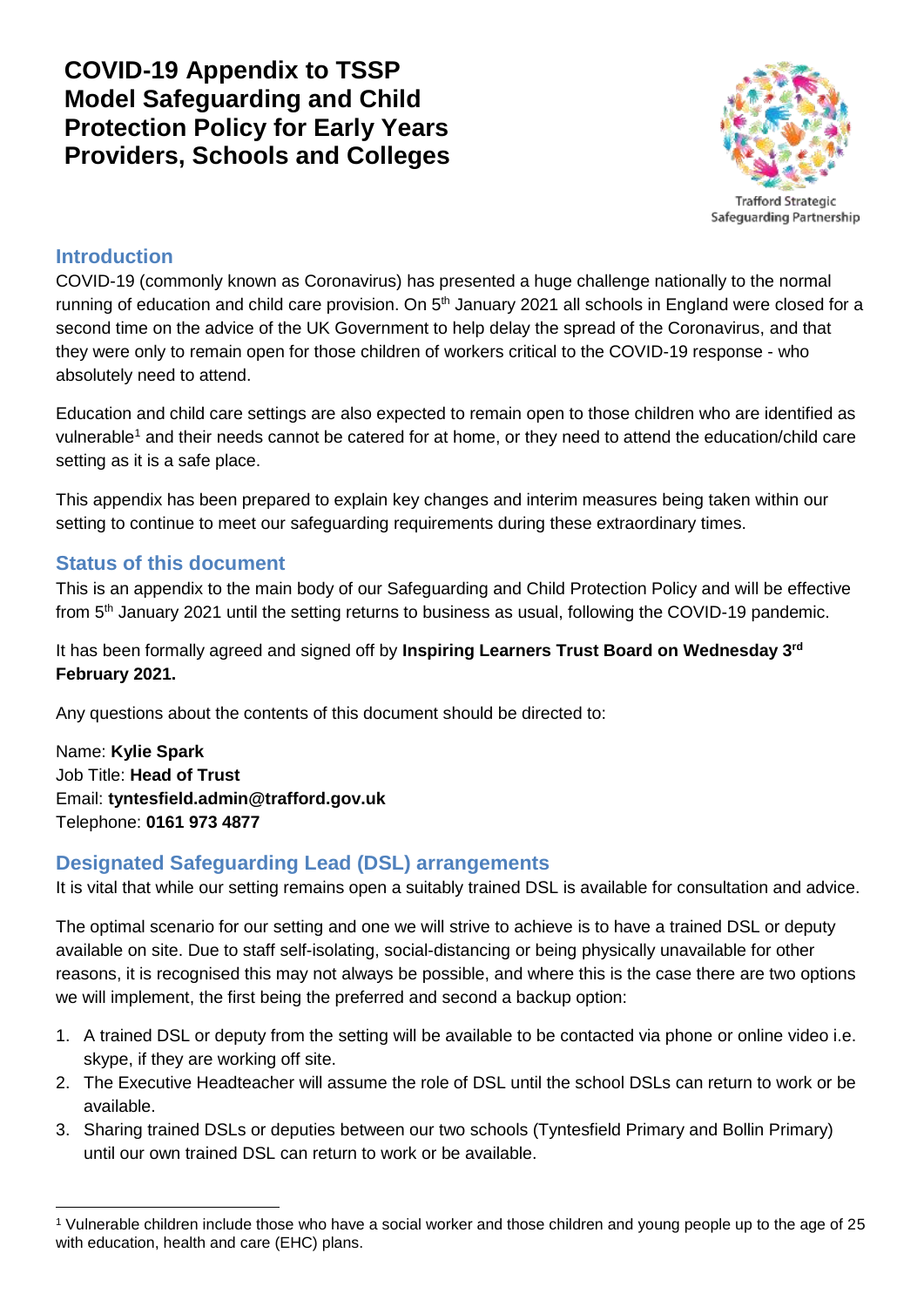Where a trained DSL or deputy is not on site, in addition to one of the above options, the setting will have a senior leader who will take responsibility for co-ordinating safeguarding on site. This person will update and manage access to child protection files, liaise with the offsite DSL (or deputy) and as required liaise with children's social workers where they require access to children in need and/or to carry out statutory assessments at the setting.

Our DSL, deputy DSL and others with designated roles are identified in the main body of our Safeguarding and Child Protection Policy. In the event one of the above scenarios is implemented and the DSL changes, this will be communicated to staff by **email.**

## **Contacting Trafford Children's First Response**

Making referrals into Trafford Children's First Response will continue as usual, with referrals being made via the online referral form, and telephone consultations taking place when advice is required. Where possible the referral will be made by the DSL, however if the DSL is not available in person the senior leader who is co-ordinating safeguarding on site may be required to make the referral on behalf of the DSL after getting advice from a suitably DSL.

- Online Referral Form [www.trafford.gov.uk/firstresponse](http://www.trafford.gov.uk/firstresponse)
- Telephone 0161 912 5125
- Email [FirstResponse@trafford.gov.uk](mailto:FirstResponse@trafford.gov.uk)

## **Contacting the Local Authority Designated Officer (LADO)**

In the instance a referral to the LADO is necessary this will be actioned by the **Head of School (DSL) or Executive Headteacher (DDSL)** within 1 working day of the allegation coming to light. Should they not be available then the **Deputy Headteacher** will make the referral.

Contact methods for the LADO will remain the same with all LADO referrals being made via the online referral form. Consultation by phone may be necessary in which case this will be done via Trafford Children's First Response (contact details above).

- Online Referral Form [https://trafford](https://trafford-framework.egovhub.net/ALLEGATIONOFPROFESSIONALABUSE/launch)[framework.egovhub.net/ALLEGATIONOFPROFESSIONALABUSE/launch](https://trafford-framework.egovhub.net/ALLEGATIONOFPROFESSIONALABUSE/launch)
- Email [LADO@trafford.gov.uk](mailto:LADO@trafford.gov.uk)

## **Attendance of Vulnerable Children**

While school is closed to the general school population the children of key workers and those who are vulnerable may still need to attend school because they require a safe place, or their needs cannot be properly catered for at home. The attendance information for vulnerable children will be reported to the local authority on a daily basis. The method for doing this is **through the daily returns to your relevant Liaison Officer.**

Vulnerable (I.e. CP,CIN or LAC) children may not be attending school for other reasons including selfisolation, social-distancing or for another reason, these will be monitored by the setting and contact with the child and their family will be maintained via **daily** phone call. When phone calls are not answered and contact cannot be established with a family, the setting will take the following measures:

 The Vulnerable Children's Daily Log Attendance sheet will be completed and sent to Trafford Children's First Response by email.

## **Children of concern who do not meet the 'vulnerable' definition**

The setting also has students about whom there are concerns, however they do not have a social worker or an Education, Health and Care (EHC) Plan so do not meet the criteria of a 'vulnerable' child. With these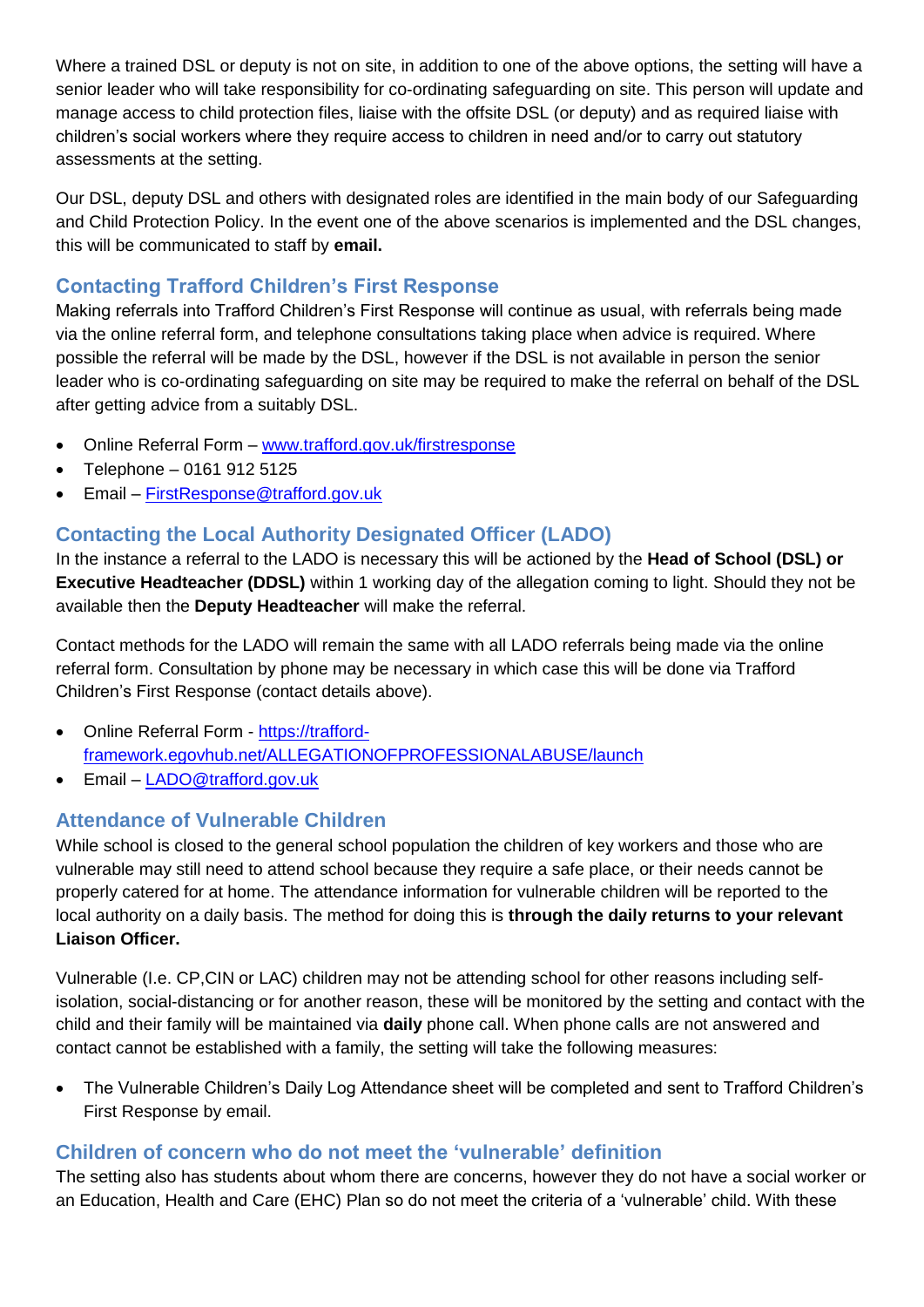children the setting still feels that contact should be maintained to ensure safety and welfare can be monitored as best as practically possible.

Each school has identified the children of concern and there is a strategy in place to ensure appropriate contact / support is in place for each family (See Interim Safeguarding Actions). This may include:

- An offer of a childcare place
- Food parcels delivered
- Food vouchers
- Daily / twice weekly / weekly / fortnightly phone calls

There are clearly identified staff to provide the support / contact and identified 'deputies' should that staff member be unavailable. All contact (or lack of contact) is recorded on CPOMs and the whole 'CV Support Team' is copied in. The Head of School (DDSL) maintains an overview of all vulnerable children and the contact/support provided and formally reviews this on a weekly basis.

# **All other Children**

While the setting is closed to the general student population we still have a duty to keep them safe, to ensure an effective distance learning strategy is implemented. The following measures will be implemented to ensure that contact with children is maintained, setting staff can maintain oversight of their welfare as best as practically possible and continuity of learning is maintained.

- Twice daily Zooms (morning and afternoon sessions) for registration, well-being check and teaching input.
- Registers submitted to school office and the Head of School informed about any absent children. Teachers to inform DSL with any welfare / well-being concerns.
- Teachers post daily learning activities on Seesaw.
- Children post completed work and teachers/TAs provide feedback on Seesaw.
- Regular tweets from class / school Twitter account

If staff have any concerns about children they will follow the standard reporting procedure outlined in the main body of our Safeguarding and Child Protection Policy.

# **Staff Training**

When the setting is open for the children or key workers or vulnerable children it will be staffed appropriately and all staff will satisfy the training requirements of 'Keeping children safe in education, September 2020<sup>2</sup>', in that they will have had copies of the following policies and had them explained to them how they operate in the setting:

- Safeguarding and Child Protection Policy
- Behaviour Policy

 $\overline{\phantom{a}}$ 

- Staff Code of Conduct
- Safeguarding response to Children who go missing from education
- Role of the DSL (including the identity of the DSL and any their deputy/deputies)
- Part one and Annex A of Keeping children safe in education, September 2020.

In addition to the above all staff will have received appropriate safeguarding and child protection training. Further to this, all staff receive regular safeguarding updates, this is done in the following ways:

• Staff meetings (on Zoom where required)

<sup>&</sup>lt;sup>2</sup> <https://www.gov.uk/government/publications/keeping-children-safe-in-education--2> - Department for Education statutory guidance for schools and colleges on safeguarding children and safer recruitment.